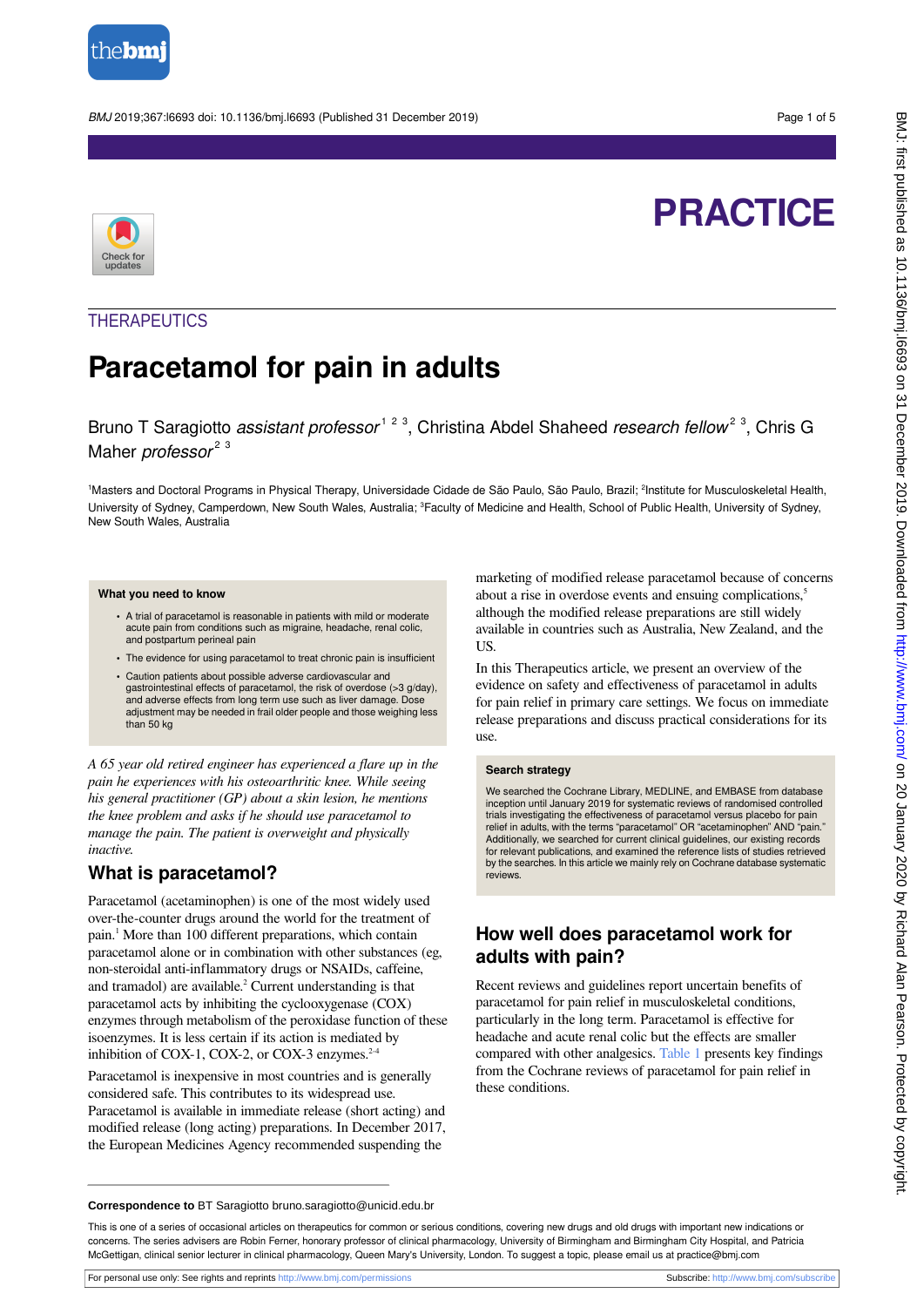#### **Musculoskeletal conditions**

Paracetamol provides no clinically important improvements in pain in the immediate and short term (up to 12 weeks) compared with placebo in patients with knee or hip osteoarthritis, based on high quality evidence in a recent Cochrane review.<sup>6</sup>

Paracetamol is not effective for acute low back pain in the immediate and short term (up to 12 weeks) as per a Cochrane review.<sup>7</sup> The findings are based on high quality evidence from one large clinical trial (1643 patients). The review found no trials that evaluated its use in chronic low back pain.<sup>6</sup>

A systematic review found weak evidence of benefit of a single dose of paracetamol compared with placebo and an additive benefit of paracetamol in combination with NSAIDs for pain relief in rheumatoid arthritis.<sup>12</sup>

#### **Headache**

A single dose of paracetamol (1000 mg) is effective for relief of acute migraine headache at 2 hours as per a Cochrane systematic review.<sup>13</sup> The evidence is of low quality and the effect size is smaller than other commonly used analgesics for migraine. Paracetamol may be a useful option in patients who cannot tolerate other analgesics.

High quality evidence from a Cochrane review<sup>14</sup> shows that paracetamol is effective for tension type headache, with the number needed to treat to achieve pain-free status at 2 hours being 22 (95% confidence interval 15 to 40).

#### **Other**

A single dose of paracetamol was effective for reducing perineal pain in the early postpartum period following childbirth, as per a Cochrane review.<sup>8</sup>

Paracetamol was also effective for acute renal colic pain compared with placebo at 15 and 30 minutes after drug administration in one trial (152 participants); however, when compared with diclofenac, paracetamol was inferior for pain reduction.<sup>9</sup>

## **How safe is paracetamol?**

Paracetamol is generally considered safe when administered in appropriate doses and for short periods of time.<sup>2</sup> Systematic reviews generally report similar adverse event rates in the paracetamol and placebo arms (supplementary table). However, these trials only studied short term use of paracetamol, in some cases only a single dose of the medicine.

Recent evidence points to increased risks of hospitalisation for perforation, peptic ulceration, and bleeding with paracetamol >3 g/day (hazard ratio=1.20, 95% confidence interval 1.03 to  $1.40$ .<sup>10</sup> A dose response increase in the relative rates of adverse cardiovascular events (including confirmed or probable non-fatal myocardial infarction, non-fatal stroke, fatal coronary heart disease, or fatal stroke) and upper gastrointestinal events (gastroduodenal ulcers and complications such as upper gastrointestinal haemorrhages) is noted in patients prescribed paracetamol compared with those not prescribed in a systematic review of observational studies (eight cohort studies, n=665 789, 2 to 20 years of follow-up).<sup>11</sup> The evidence on safe duration of paracetamol use is inconclusive. Higher risks of cardiovascular and gastrointestinal adverse events have been associated with ≥15 days of use per month, ≥22 days of use per month, and ingestion of  $\geq$ 15 tablets a week.<sup>15 16</sup>

The quality of evidence for these findings is low.<sup>11</sup> Additionally, large observational studies confirm a favourable side effect

profile for paracetamol compared with traditional NSAIDs in older people using the medicine to treat chronic pain conditions.<sup>17</sup>

#### **Dangers of paracetamol overdose**

Inadvertent overdose is not uncommon with paracetamol and can result in severe hepatic failure and death. In a Scottish study (663 patients over 15 years), 16.6% of admissions to a liver transplant unit were for unintentional paracetamol overdose.<sup>18</sup> Liver damage can occur with ingestion of 5 g or more of paracetamol.<sup>19</sup> Inadvertent overdose can result from taking additional doses, repeated supra-therapeutic doses of paracetamol, and duplication of therapy (eg, ingesting paracetamol containing cold and flu preparations when already taking the maximum dose of paracetamol for pain). Frail older people and individuals weighing less than 50 kg are at greater risk if appropriate dose adjustment has not been considered.<sup>20</sup> "Medication overuse headache," characterised by headache occurring ≥15 days per month has been reported with overuse of paracetamol beyond maximum recommended doses for more than three months. $21$  It is unclear how common this is.

## **How is paracetamol taken and monitored for treating pain?**

Current clinical practice guidelines recommend the regular, time limited use of paracetamol for the treatment of mild to moderate acute and chronic non-malignant pain, except for back pain and some types of osteoarthritis such as hand osteoarthritis.<sup>2223</sup> Given the evidence on its safety and benefit, a trial of paracetamol is reasonable in patients with mild or moderate acute pain. Evidence to define its place in treating chronic pain is insufficient, although it may be an alternative in older people who are not able to tolerate other analgesics or in whom it is safer compared with NSAIDs.

Paracetamol is taken orally and can be prescribed alone or in combination with other medicines, such as an NSAID or opioid. The usual adult recommended dose is 325 mg to 1000 mg every four or six hours, not exceeding 1000 mg per dose for immediate release formulations or 1330 mg per dose for sustained release formulations. The maximum daily dose is 4000 mg per day, $24$ however some recommendations have now reduced the maximum daily dose to up to 3000 mg/day.<sup>25</sup>

Inform patients about the dangers of paracetamol overdose to prevent inappropriate self-medication. Consider dose reduction for frail older people and underweight patients. There is no clear guidance on dose adjustments,  $2627$  which must be guided by clinical judgement. Doses up to 500 mg every 4-6 hours, with total daily doses not exceeding 3 g per day may be considered.<sup>28</sup>

Monitor patients, particularly older people, requiring paracetamol for the treatment of chronic pain conditions for upper gastrointestinal and cardiovascular adverse events. Periodic monitoring of liver function tests may be needed in these patients.

## **How does paracetamol compare with other drugs for common pain conditions?**

There is mixed evidence regarding the comparative effectiveness of paracetamol for osteoarthritis. A recent network meta-analysis (56 randomised controlled trials, 22 128 participants) suggests that paracetamol was least effective for the treatment of knee and or hip osteoarthritis compared with celecoxib (a COX-2 selective NSAID) and the combination of glucosamine and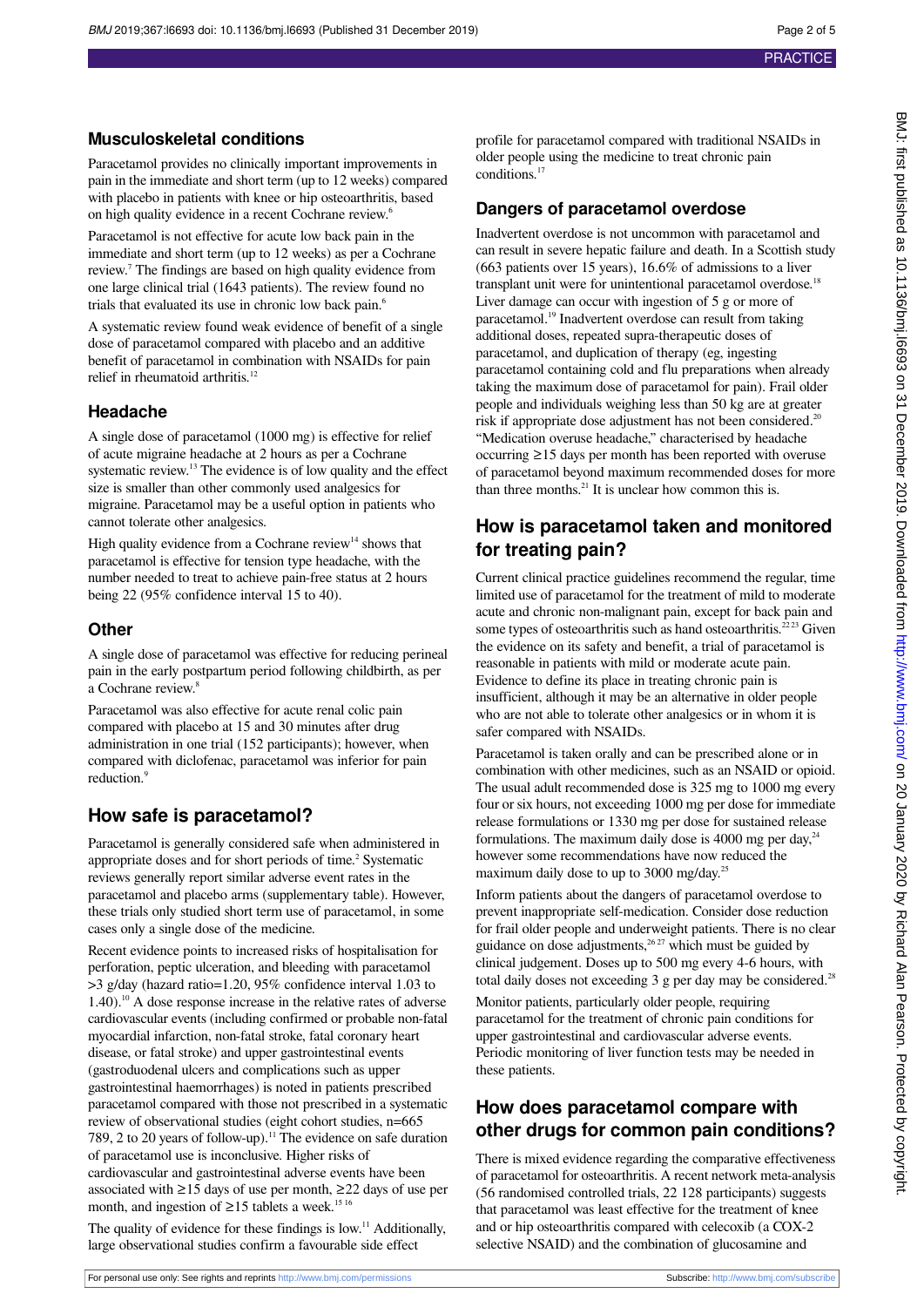chondroitin.<sup>29</sup> Another review (29 studies) showed that paracetamol had similar efficacy to NSAIDs for the treatment of osteoarthritis.<sup>30</sup>

One systematic review (seven randomised controlled trials, 2421 participants) has shown that ibuprofen (an NSAID) is superior to paracetamol for pain associated with the surgical removal of wisdom teeth.<sup>31</sup> Paracetamol appears to have similar efficacy to NSAIDs for the treatment of headache<sup>32</sup> (systematic review of six randomised controlled trials, 2162 participants) and similar efficacy to NSAIDs and opioids for the treatment of renal colic (systematic review of 36 randomised controlled trials, 4887 participants).<sup>33</sup>

#### **Case outcome**

The GP informed the patient that short term use of paracetamol may provide a small benefit but on its own it may not completely manage the pain exacerbation. She suggested that the patient try paracetamol and consider adding a topical NSAID medicine or a heat pack if there is no relief. The GP advised the patient about the importance of maintaining a healthy weight and physical activity for the long term management of osteoarthritis.<sup>34</sup> The patient shared that he would consider an exercise programme when the exacerbation settled, so the GP arranged a referral to the community physiotherapist to design and monitor a suitable exercise programme.

#### **Tips for patients**

- **•** Paracetamol is available in several formulations and is commonly used for short-term relief of pain in the joints, back, teeth and jaw, and head.
- **•** The drug provides only minimal improvement in pain in osteoarthritis of the knee or hip in the short term (less than 12 weeks), and no improvement in acute low back pain. There is no evidence to support its regular use in the long term for these conditions.
- **•** Consult your doctor for these conditions to decide on an appropriate pain management plan, including paracetamol and other pair medications, exercise, and alternative therapies.
- **•** Paracetamol is effective for pain relief within two hours in acute migraine and headaches.
- **•** Prolonged use of paracetamol at high or excessive doses may increase the risk of liver damage or cardiovascular events. Do not exceed the maximum daily dose of 4000 mg.
- **•** Avoid taking cold and flu preparations that contain paracetamol if you are taking a regular regimen of paracetamol for pain, as it is easy to overdose inadvertently.
- **•** Paracetamol overdose is dangerous, complex to manage, and can be fatal.
- **•** If you are using paracetamol regularly for a longer duration for chronic pain, watch for side effects such as fatigue, abdominal pain, or specifically pain under the ribs, anaemia, and breathlessness. Report these to your doctor. Your doctor may advise periodic blood tests to monitor liver function.

#### **Education into practice**

- **•** How would you discuss the risks and benefits when prescribing paracetamol for pain relief?
- **•** In what situations is paracetamol overdose likely to occur?
- **•** How would you modify dosing for frail older people or those weighing less than 50 kg?

#### **How patients were involved in the creation of this article**

Two patients from a community pharmacy in Sydney reviewed and discussed this paper with one of the authors (during informal patient interviews). These discussions informed the content for the sections "Tips for patients" and "What you need to know." The patients suggested it was important to caution the public about the dangers of overdose as paracetamol is widely perceived to be a "safe" medicine. Patients also suggested recommendations to prevent inadvertent overdose, and emphasised the need for regular check ups for patients using the medicine long term. We have included these features in the article and revised the sections accordingly. We are grateful for these patients' input.

**Contributors** BS wrote the first draft of the manuscript. All authors complemented, revised, and finalised subsequent versions and approved the final version. BS is the guarantor.

#### **Funding** None.

**Competing interests** The BMJ has judged that there are no disqualifying financial ties to commercial companies. The authors declare the following other interests: none.

Further details of The BMJ policy on financial interests are here: https://www.bmj. com/about-bmj/resources-authors/forms-policies-and-checklists/declarationcompeting-interests

**Ethical approval** Not required.

Patient consent not required.

**Data sharing** No additional data available.

**Transparency** The lead author (BS) affirms that the manuscript is an honest, accurate, and transparent account of the study being reported; no important aspects of the study have been omitted.

Provenance and peer review: commissioned; externally peer reviewed.

- 1 Blieden M, Paramore LC, Shah D, Ben-Joseph R. A perspective on the epidemiology of acetaminophen exposure and toxicity in the United States. Expert Rev Clin Pharmacol 2014;7:341-8. 10.1586/17512433.2014.904744 24678654
- 2 Jóźwiak-Bebenista M, Nowak JZ. Paracetamol: mechanism of action, applications and safety concern. Acta Pol Pharm 2014;71:11-23.24779190
- 3 Botting R, Ayoub SS. COX-3 and the mechanism of action of paracetamol/acetaminophen. Prostaglandins Leukot Essent Fatty Acids 2005;72:85-7. 10.1016/j.plefa.2004.10.005 15626590
- 4 Graham GG, Davies MJ, Day RO, Mohamudally A, Scott KF. The modern pharmacology of paracetamol: therapeutic actions, mechanism of action, metabolism, toxicity and recent rmacological findings. Inflammopharmacology 2013;21:201-32. 10.1007/s10787-013-0172-x 23719833
- 5 Cairns R, Brown JA, Wylie CE, Dawson AH, Isbister GK, Buckley NA. Paracetamol poisoning-related hospital admissions and deaths in Australia, 2004-2017. Med J Aust 2019;211:218-23. 10.5694/mja2.50296 31389025
- 6 Leopoldino AO, Machado GC, Ferreira PH, etal . Paracetamol versus placebo for knee and hip osteoarthritis. Cochrane Database Syst Rev 2019;2:CD013273. 10.1002/14651858.CD013273 30801133
- Saragiotto BT, Machado GC, Ferreira ML, Pinheiro MB, Abdel Shaheed C, Maher CG. Paracetamol for low back pain. Cochrane Database Syst Rev 2016;6:CD012230.27271789
- 8 Chou D, Abalos E, Gyte GM, Gülmezoglu AM. Paracetamol/acetaminophen (single administration) for perineal pain in the early postpartum period. Cochrane Database Syst
- Rev 2013;1:CD008407. 10.1002/14651858.CD008407.pub2 23440827 9 García-Perdomo HA, Echeverría-García F, López H, Fernández N, Manzano-Nunez R. Pharmacologic interventions to treat renal colic pain in acute stone episodes: systematic review and meta-analysis. Prog Urol 2017;27:654-65. 10.1016/j.purol.2017.05.011 28651994
- 10 Zhang W, Nuki G, Moskowitz RW, etal . OARSI recommendations for the management of hip and knee osteoarthritis: part III: Changes in evidence following systematic cumulative update of research published through January 2009. Osteoarthritis Cartilage 2010;18:476-99. 10.1016/j.joca.2010.01.013 20170770
- Roberts E, Delgado Nunes V, Buckner S, etal . Paracetamol: not as safe as we thought? A systematic literature review of observational studies. Ann Rheum Dis 2016;75:552-9. 10.1136/annrheumdis-2014-206914 25732175
- 12 Hazlewood G, van der Heijde DM, Bombardier C. Paracetamol for the management of pain in inflammatory arthritis: a systematic literature review. J Rheumatol Suppl 2012;90:11-6. 10.3899/jrheum.120336 22942323
- 13 Derry S, Moore RA. Paracetamol (acetaminophen) with or without an antiemetic for acute migraine headaches in adults. Cochrane Database Syst Rev 2013;4:CD008040. 10.1002/14651858.CD008040.pub3 23633349
- 14 Stephens G, Derry S, Moore RA. Paracetamol (acetaminophen) for acute treatment of episodic tension-type headache in adults. Cochrane Database Syst Rev 2016;6:CD011889. 10.1002/14651858.CD011889.pub2 27306653
- 15 Curhan GC, Willett WC, Rosner B, Stampfer MJ. Frequency of analgesic use and risk of hypertension in younger women. Arch Intern Med 2002;162:2204-8. 10.1001/archinte.162.19.2204 12390063
- 16 Chan AT, Manson JE, Albert CM, etal . Nonsteroidal antiinflammatory drugs, acetaminophen, and the risk of cardiovascular events. Circulation 2006;113:1578-87. 10.1161/CIRCULATIONAHA.105.595793 16534006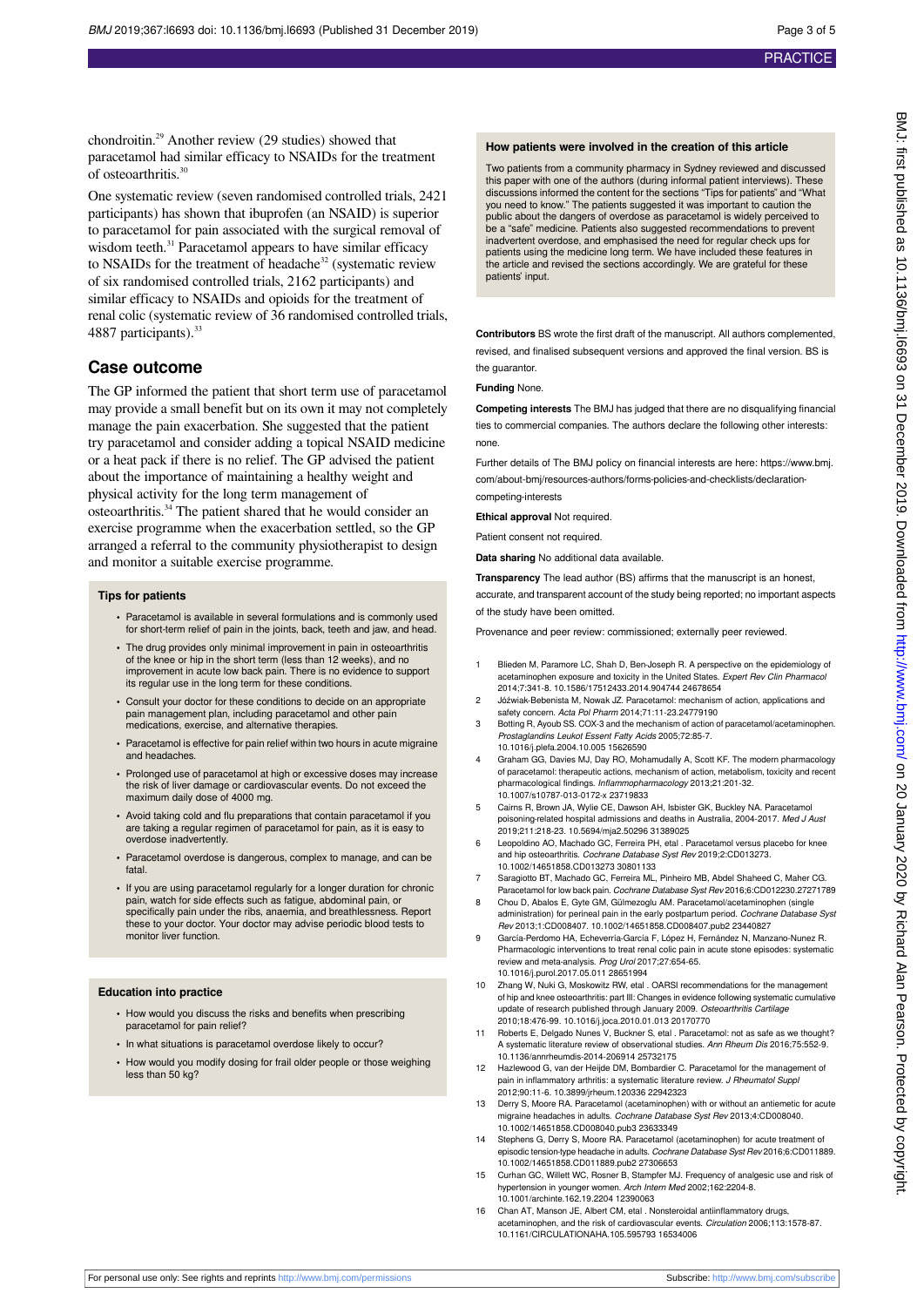- 17 Rahme E, Barkun A, Nedjar H, Gaugris S, Watson D. Hospitalizations for upper and lower GI events associated with traditional NSAIDs and acetaminophen among the elderly in Quebec, Canada. Am J Gastroenterol 2008;103:872-82. 10.1111/j.1572-0241.2008.01811.x 18371130
- 18 Craig DG, Bates CM, Davidson JS, Martin KG, Hayes PC, Simpson KJ. Overdose pattern and outcome in paracetamol-induced acute severe hepatotoxicity. Br J Clin Pharmacol 2011;71:273-82. 10.1111/j.1365-2125.2010.03819.x 21219409
- 19 What dose of paracetamol for older people?Drug Ther Bull 2018;56:69-72. 10.1136/dtb.2018.6.0636 29903753
- 20 Hayward KL, Powell EE, Irvine KM, Martin JH. Can paracetamol (acetaminophen) be administered to patients with liver impairment?Br J Clin Pharmacol 2016;81:210-22. 10.1111/bcp.12802 26460177
- 21 Aleksenko D, Sanchez-Manso JC. Medication overuse induced headache (MOH). StatPearls, 2019.
- 22 Blondell RD, Azadfard M, Wisniewski AM. Pharmacologic therapy for acute pain. Am Fam Physician 2013;87:766-72.23939498
- 23 NHS. The pharmacological management of adults with chronic non-cancer pain 2015. https://www.google.com/url?sa=t&rct=j&q=&esrc=s&source=web&cd=1&cad=rja&uact=8& ved=2ahUKEwjo16XF7Z3dAhWOQN4KHQZSD1cQFjAAegQIABAC&url=http%3A%2F% 2Fwww.lancsmmg.nhs.uk%2Fwp-content%2Fuploads%2Fsites%2F3%2F2013%2F04% 2FChronic-Non-cancer-Pain-Guidelines-V1.1.pdf&usg=AOvVaw26\_Ux-v\_AUPP9OG-9AKE3s
- 24 Amar PJ, Schiff ER. Acetaminophen safety and hepatotoxicity−where do we go from here?Expert Opin Drug Saf 2007;6:341-55. 10.1517/14740338.6.4.341 17688378
- 25 McNeil Consumer Helthcare. TYLENOL. Dosage for adults 2016. https://www.tylenol. com/safety-dosing/usage/dosage-for-adults
- 26 Joint Formulary Committee. British National Formulary. 75th ed. BMJ Group and Pharmaceutical Press, 2018.
- 27 Panadol original tablets. Summary of product characteristics. UK: GlaxoSmithKline Consumer Healthcare (UK) Trading Limited January 2018.
- 28 Mian P, Allegaert K, Spriet I, Tibboel D, Petrovic M. Paracetamol in older people: towards evidence-based dosing?Drugs Aging 2018;35:603-24. 10.1007/s40266-018-0559-x 29916138
- 29 Zhu X, Wu D, Sang L, etal . Comparative effectiveness of glucosamine, chondroitin, acetaminophen or celecoxib for the treatment of knee and/or hip osteoarthritis: a network meta-analysis. Clin Exp Rheumatol 2018;36:595-602.29465368
- 30 Stewart M, Cibere J, Sayre EC, Kopec JA. Efficacy of commonly prescribed analgesics in the management of osteoarthritis: a systematic review and meta-analysis. Rheumatol Int 2018;38:1985-97. 10.1007/s00296-018-4132-z 30120508
- 31 Bailey E, Worthington HV, van Wijk A, Yates JM, Coulthard P, Afzal Z. Ibuprofen and/or paracetamol (acetaminophen) for pain relief after surgical removal of lower wisdom teeth. Cochrane Database Syst Rev 2013;12:CD004624. 10.1002/14651858.CD004624.pub2 24338830
- 32 Yoon YJ, Kim JH, Kim SY, Hwang IH, Kim MR. A comparison of efficacy and safety of non-steroidal anti-inflammatory drugs versus acetaminophen in the treatment of episodic tension-type headache: a meta-analysis of randomised placebo-controlled trial studies. Korean J Fam Med 2012;33:262-71. 10.4082/kjfm.2012.33.5.262 23115700
- 33 Pathan SA, Mitra B, Cameron PA. A systematic review and meta-analysis comparing the efficacy of nonsteroidal anti-inflammatory drugs, opioids, and paracetamol in the treatment of acute renal colic. Eur Urol 2018;73:583-95. 10.1016/j.eururo.2017.11.001 29174580
- 34 The Royal Australian College of General Practitioners. Guideline for the management of knee and hip osteoarthritis. 2nd ed. East Melbourne, 2018.

Published by the BMJ Publishing Group Limited. For permission to use (where not already granted under a licence) please go to [http://group.bmj.com/group/rights-licensing/](http://group.bmj.com/group/rights-licensing/permissions) [permissions](http://group.bmj.com/group/rights-licensing/permissions)